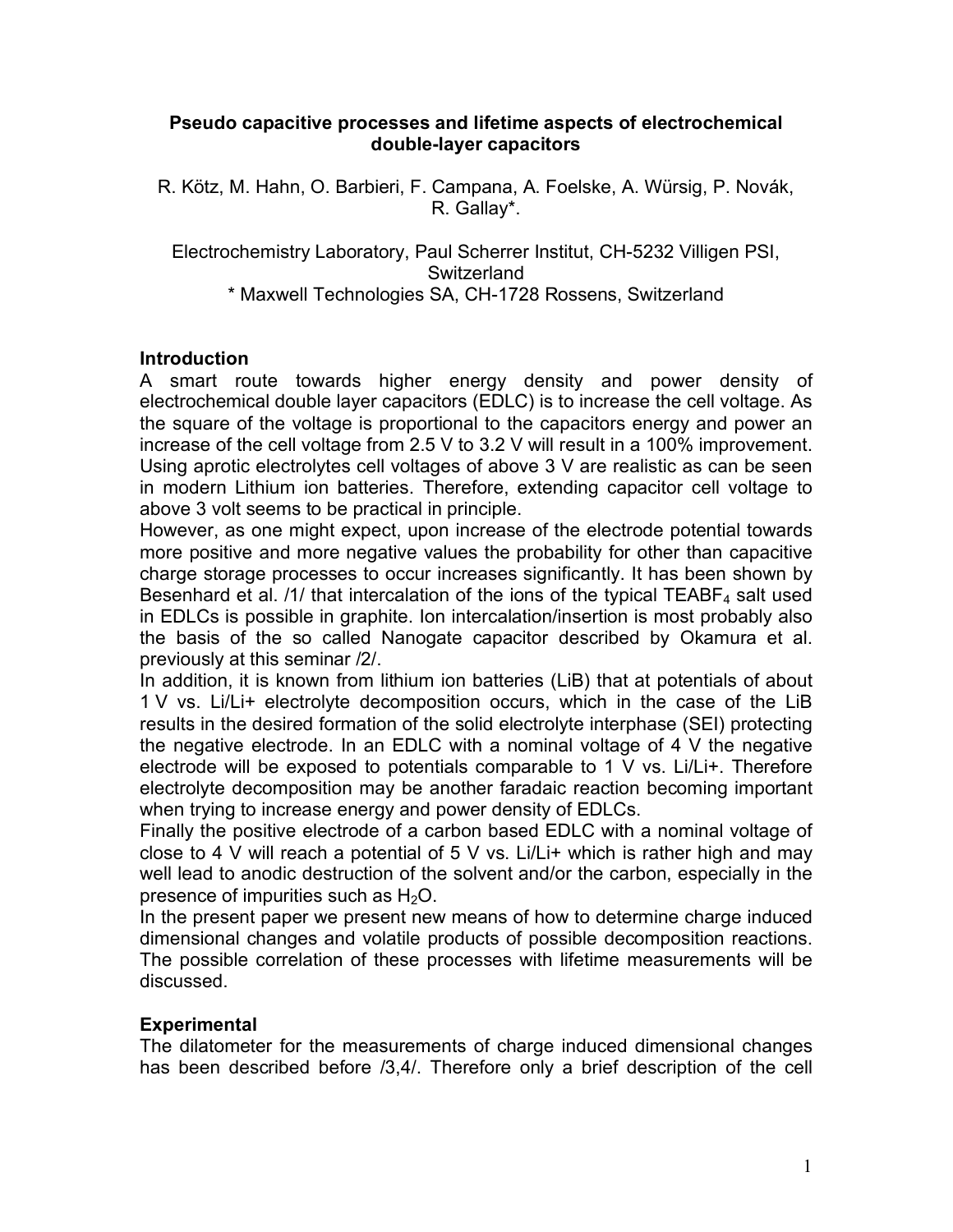used for DEMS (Differential Electrochemical Mass Spectroscopy) and for the pressure measurements is given.

Differential Electrochemical Mass Spectrometry (DEMS)

The measurement cell (DEMS cell) used for on-line gas analysis is shown in Fig. 1. Two electrodes, each with a geometric electrode area of ca. 12 cm<sup>2</sup>, were vacuum dried (24 h, 120°C, < 0.01 mbar) and then mounted inside an argon-filled glove box on the two opposing parts of the titanium cell body. The cell was then filled with the electrolyte, 1 M TEABF<sub>4</sub> in PC. A polypropylene sealing placed between the two cell body parts determined the electrolyte gap.



**Figure 1:** MS cell used for headspace analysis of the gases evolved during cyclic voltammetry.

All measurements were performed in sealed cells outside the glove box at room temperature. A 0.15 mm thick PTFE-bound activated carbon film supported on a 0.03 mm thick aluminum foil was used as the electrode material. The same material was characterized in previous work [5].

During measurement an argon stream (ca. 5 ml/min) was purged through the head space of the cell. Any evolved gases are taken up by this argon stream, of which a small part is pumped off via a capillary into a quadrupole mass spectrometer (QMS 200 Prisma, Pfeiffer Vacuum, Germany). Details of the experimental set-up and the data analysis were published elsewhere [6, 7]. The sensitivity of the headspace method was found to be a factor 10 to 100 higher than that of a previously used DEMS set-up, where the volatile species were pumped off through a membrane located directly behind the working electrode [8].

The ion currents of all relevant mass signals up to  $m/z = 44$  were recorded (mass spectrometric CVs, MSCVs) simultaneously with the cell current.  $CO<sub>2</sub>$  (molecule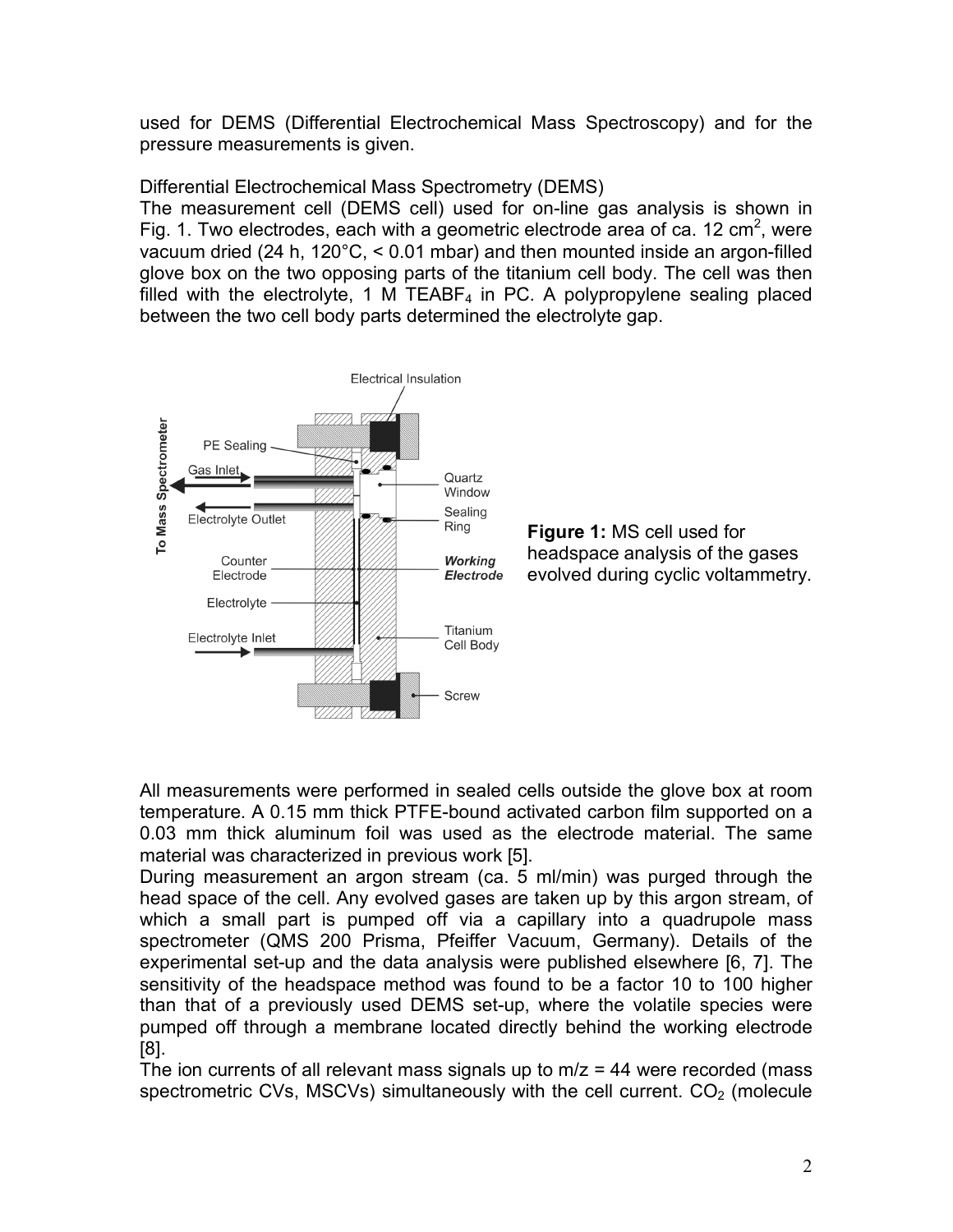peak  $m/z = 44$ ) and propene ( $m/z = 41$ ) were unambiguously identified by their characteristic fragmentation patterns. The signal  $m/z = 2$  was attributed to both, hydrogen being directly formed in the MS cell and to hydrogen being a secondary fragment of other gases.

Since the MS cell was not equipped with a reference electrode, the same voltammetric runs were carried out with a second (reference) cell with only 0.8 cm<sup>2</sup> electrode area. With this coin type reference cell, a 0.3 mm thick glass fiber separator was placed between the two EDLC electrodes, and the half cell electrode potentials were measured against a small stripe of the EDLC electrode material contacted by an aluminum wire and positioned at the separator's edge. The open circuit potential of this pseudo reference was determined to be 3.05 V vs. Li/Li+ and showed a drift stability of < 20 mV per day. Almost identical current densities were obtained with both cells during the first cycle.

## Pressure Measurement

The set-up used to measure the pressure changes upon constant voltage charging and cycling is sketched in figure 2.



## **Figure. 2:**

Schematic of the set-up used to determine the pressure changes during charging. P: pressure transducer; C: cell case containing the D-size electrode coil; D: motor driven dispenser for periodic injection/ removal of a small liquid volume.

A D-size electrode coil (350 F rated capacitance) was mounted inside a thickwalled plastic (PEEK) case C. Electrical contacts to the outside were made with pure (> 99.99 %) aluminum. Prior to measurement the cell was vacuum dried (24 h, 120 °C, <0.01 mbar), then cooled down in argon atmosphere, and transferred to a glove box. Inside the glove box, the cell was connected to a pressure transducer P (0 .. 6 bar) and a purpose made motor driven dispenser D. The assembly was filled with about 40 ml of the argon saturated electrolyte solution, 1 M TEABF<sub>4</sub> in propylene carbonate or acetonitrile, then discharged from the glove box, and finally placed into a temperature chamber held at 25  $^{\circ}$ C  $\pm$  $0.1 \degree$ C.

The initial cell pressure was increased to around 2 bars by adding some electrolyte solution by means of the dispenser. Then, after a settling period of several hours the actual experiment was started by applying a voltage between the two electrodes.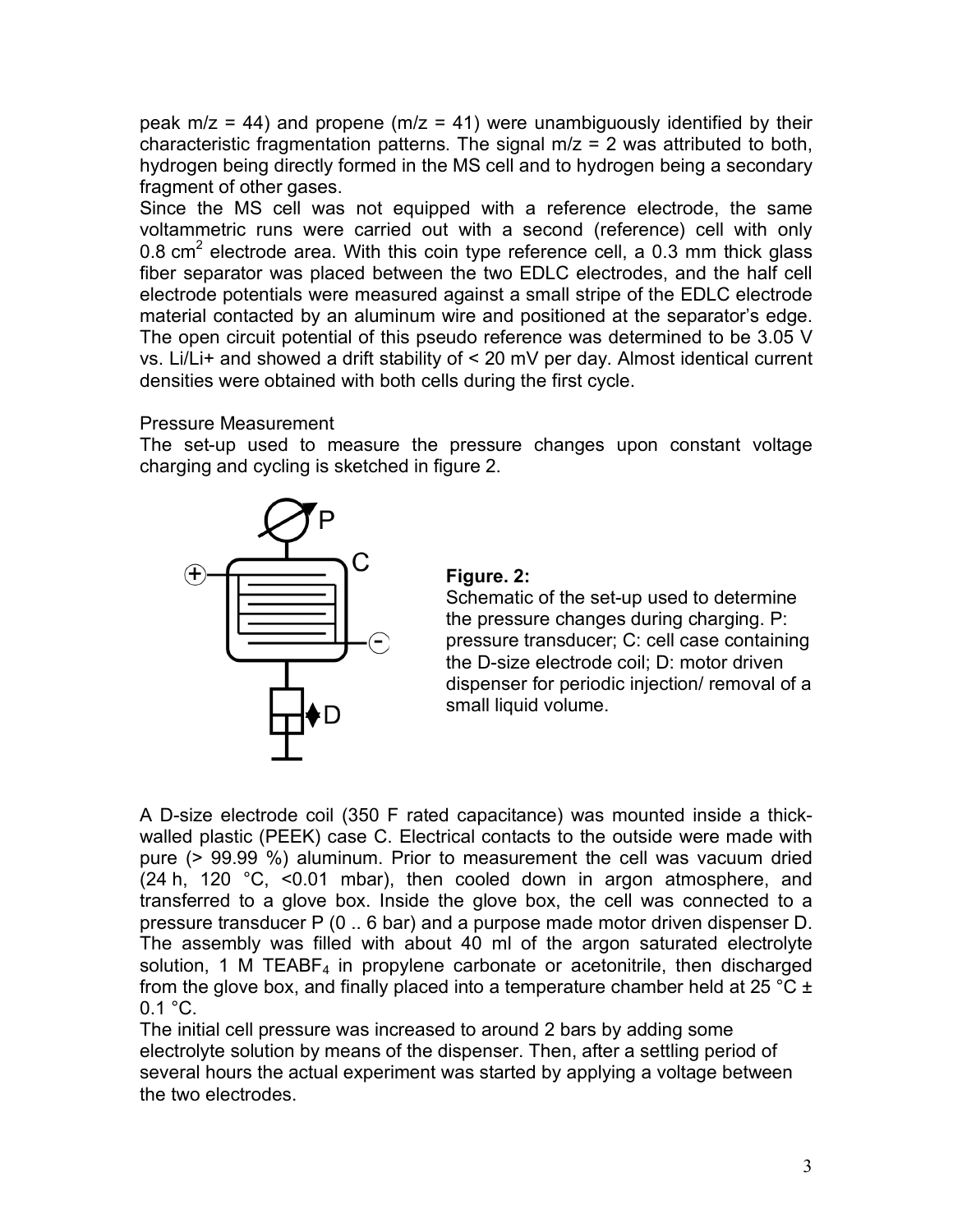During the experiment the elasticity of the set-up was determined by periodic injection / removal of a tiny electrolyte volume ΔV (about 0.005 ml). The corresponding pressure change ΔP was recorded as an extra hump on the otherwise smooth pressure curve. From the ratio (ΔV/Δp)p the volume change

was calculated according to  $\left. V_{_{P}} \right. = \int {\left( {\Delta V / \Delta p} \right)_p }$ *p*0 *p*  $\int \! \left( \Delta V \, / \Delta p \right)_p \! dp$ . In the case of gas evolution, the

amount of gas was further computed as  $n = (pV)/(RT)$ .

# **Results and Discussion**

# ! *Dimensional changes*

Charge induced dimensional changes of activated carbon based EDLC electrodes in organic electrolyte were reported previously from our laboratory. The dimensional changes were interpreted in terms of ion insertion into graphitic domains of the active electrode material.

Such ion insertion processes giving rise to pseudo capacitance are to be discussed from two points of view. First, such processes will increase the charge capacity (in As/kg) as has been demonstrated by Okamura et al. /9/ with the so called "Nanogate" capacitor introduced in 2002 by JEOL. Further more, the significantly increased voltage window will add to the energy density resulting in capacitors with claimed energy density of > 20 Wh/kg /2/.





Secondly, however, such periodic insertion and extraction reactions may eventually result in active material / electrode degradation as is known from batteries. Figure 3 shows the dimensional changes of a commercial EDLC electrode upon potential excursions with a potential window of 4 V measured in a AN based electrolyte. The same charge-specific expansion was observed in the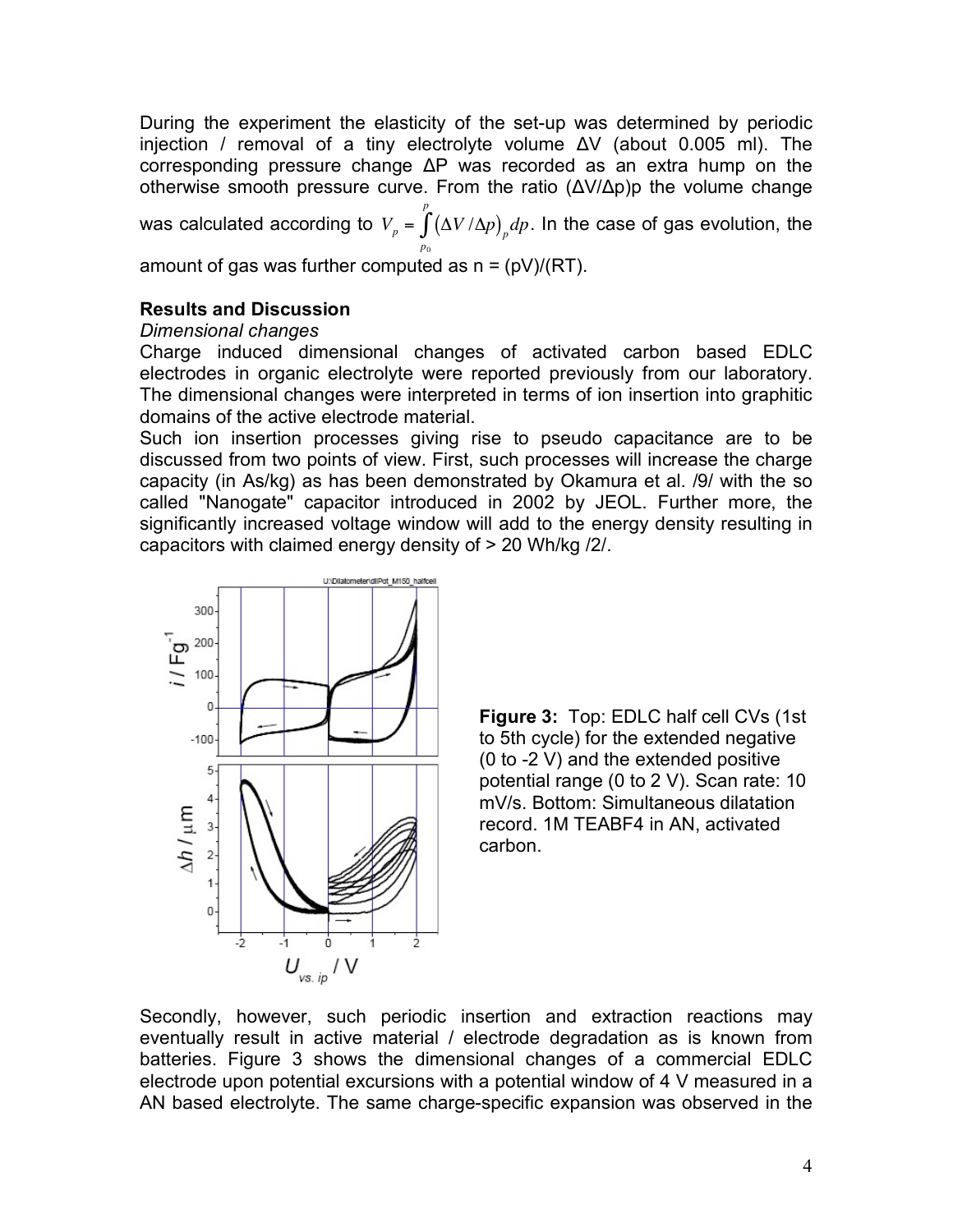PC based electrolyte. For highly graphitic materials, in contrast, expansion in PC was found to be much stronger than in AN. This striking difference may be attributed to the different extent of solvent co-intercalation.

### *Gas evolution*

DEMS In addition to ion insertion processes described above other faradaic reaction such as electrolyte or carbon decomposition will have to be considered when the potential window of an EDLC is extended to above 3 V. At around this voltage cyclic voltammograms usually show a clear increase in current during the forward scan with no counterpart during the backscan. Similarly, a significantly increased leakage current is found for the corresponding voltage-hold experiment. In order to clarify the origin of this charge transfer current we have applied in-situ DEMS (Differential Electrochemical Mass Spectroscopy) for the *in situ* identification of volatile reaction products as a function of the electrode potential.



**Figure 4:** First cycle of the CV (bottom) and simultaneous gas evolution as detected by on-line mass spectroscopy (MSCV). The set-up used is shown in Fig. 1. Scan rate: 0.1 mV/s. 1M TEABF<sub>4</sub> in PC.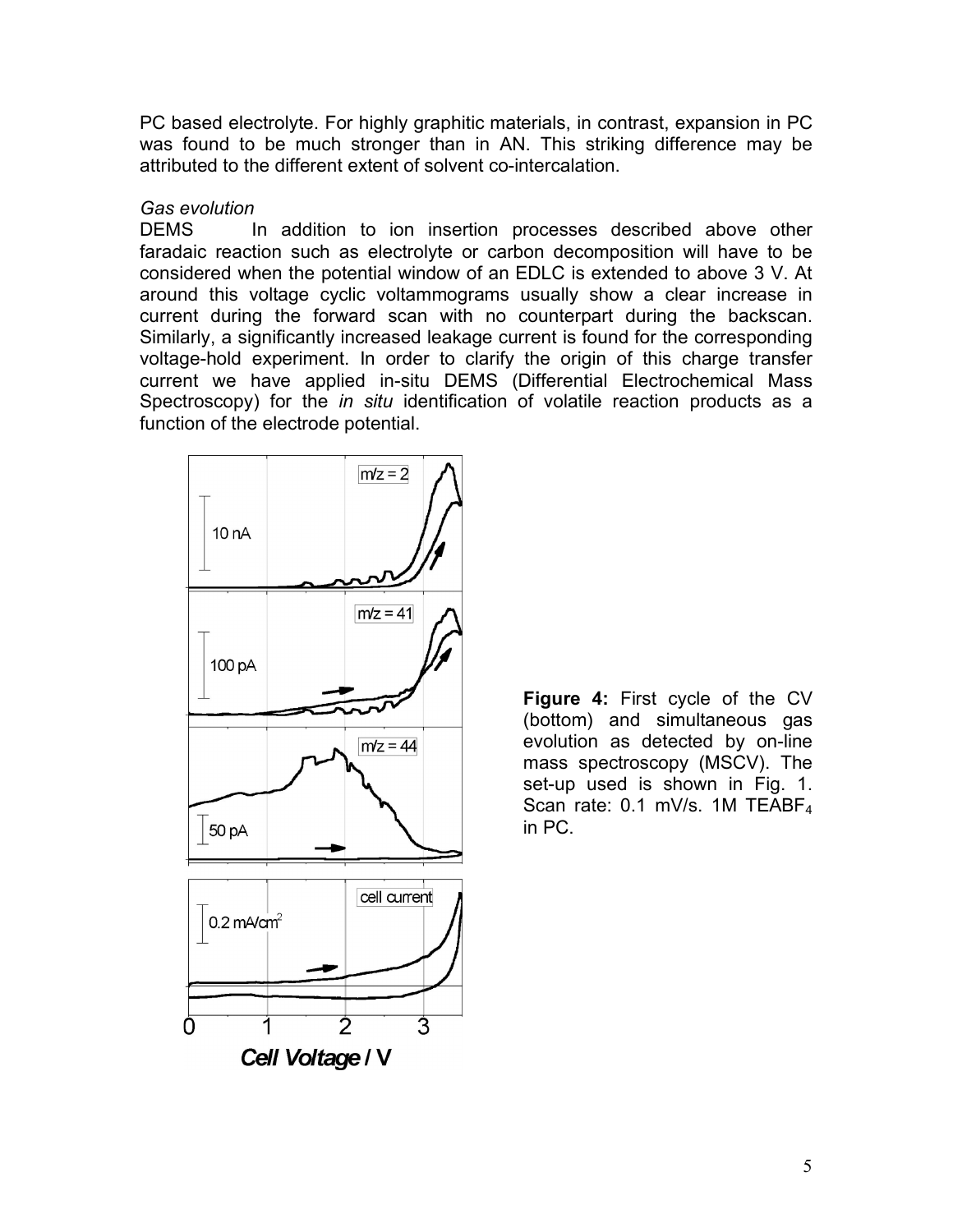Figure 4 shows the cyclic voltammogram together with the MSCVs of  $H_2$  $(m/z = 2)$ , propen  $(m/z = 42)$  and  $CO<sub>2</sub>$   $(m/z = 44)$  for the PC based EDLC electrolyte. The DEMS results clearly demonstrate that at EDLC voltages above 2.8 V volatile products are formed indicating PC decomposition with  $H_2$  and propene generation at the negative electrode and  $CO<sub>2</sub>$  generation presumably at the positive electrode. The rather slow response of the  $CO<sub>2</sub>$  signal may be explained by  $CO<sub>2</sub>$  accumulation in pores with a slow release of the gas.

Pressure measurements A quantitative analysis in terms of the amount of gas evolved is difficult on the basis of the DEMS measurements. If gas is evolved in significant amounts the pressure inside the capacitor will rise, eventually leading to mechanical destruction of the housing (or opening of a safety valve). While the absolute pressure increase is valuable information by itself it depends very much on the design of the cell, in particular on the available "dead volume". Only in combination with a measurement of the compressibility a design independent quantity, the absolute amount of evolved gas, can be determined.



**Figure 5:** Pressure increase as a function of time monitored at constant cell voltages of 2.5 V, 2.75 V and 3.0 V. 1 M TEABF<sub>4</sub> in PC

Figure 5 shows the evolution of leakage current, pressure and calculated amount of gas as a function of time for a 350 F electrode coil in 1 M TEABF<sub>4</sub> in propylene carbonate. After cycling the cell the scans were stopped at 2.5 V, 2.75 V and 3 V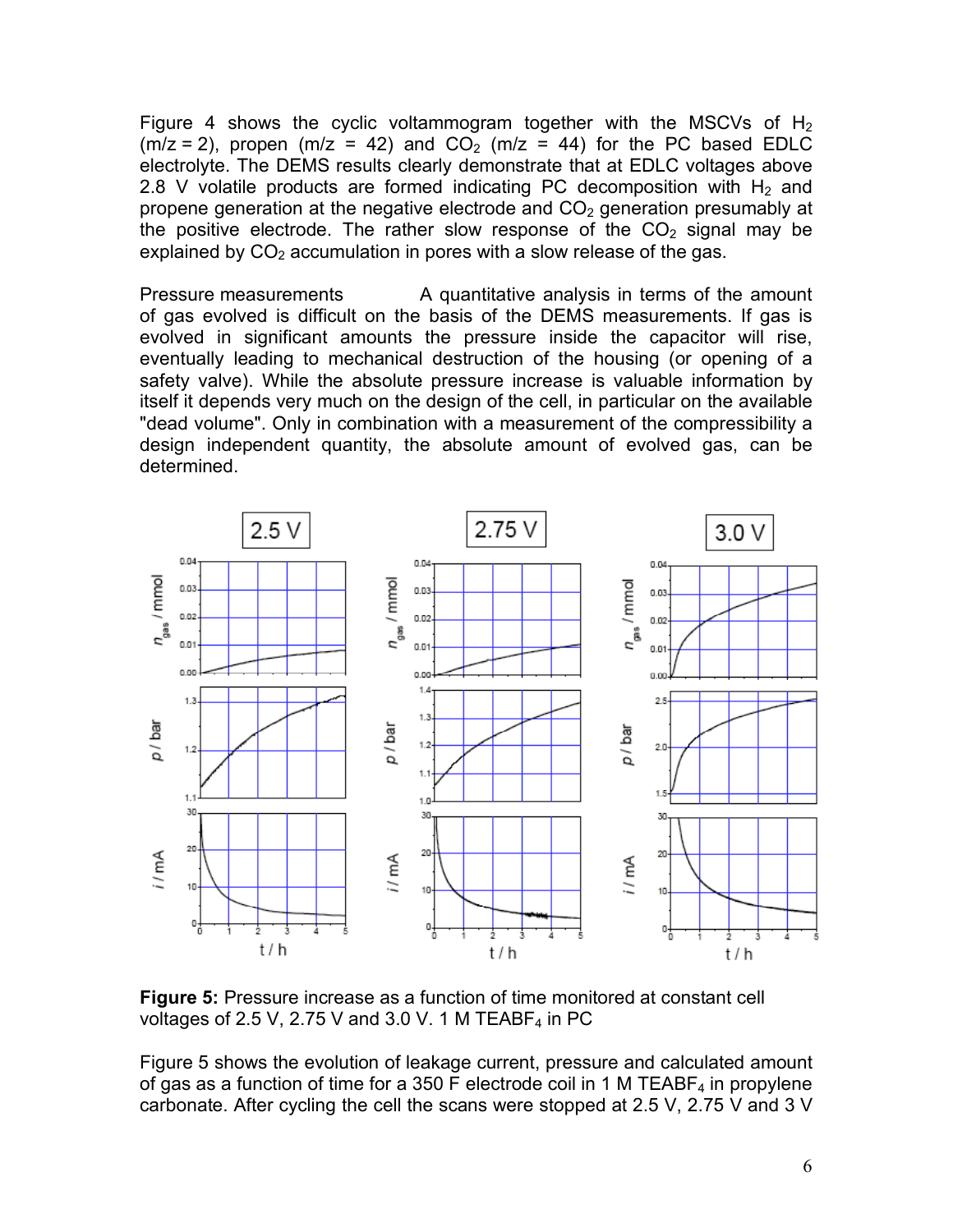cell voltage. For several hours the pressure variation was detected at these constant potentials.

From the diagrams in fig. 5 it is evident that already at a cell voltage of 2.5 volts an increase in pressure of about 0.2 bars is observable during 5 hours. At 3.0 V the pressure increase in the same time is about 1 bar. Together with the DEMS results there is no doubt that gaseous degradation products are generated especially at cell voltages > 2.5 V.

When estimating the number of electrons consumed for one gas molecule we obtain about 50 electrons per molecule. This result clearly indicates that there must be additional contributions to the measured leakage current than the pressure increase measured in the above experiment.

### *Lifetime measurements*

In general there are two accepted procedures for EDLC life time estimation. One is the constant current cycling resulting in the maximum number of achievable charge/discharge cycles and the other is the constant voltage hold measurement resulting in the lifetime of the device. In both cases the end of life criteria is a 20 % loss of capacitance and/or a 100 % increase of the internal resistance. All of our measurements so far show that the criteria for the internal resistance is never reached before the capacitance criteria is met. Capacitance fading is definitely the more severe degradation criteria.

The two processes discussed above, ion insertion and solvent electrolysis, may have important consequences for the life time determining measurement procedure. If dimensional changes are an important degradation process this should be reflected in cycle tests. If gas evolution at elevated potentials is most important, this effect should be clearly visible in constant voltage hold experiments. A comparison of both degradation test methods shows that at least during the first few thousand cycles the cycle test is less demanding. However, for some samples a strong increase in degradation may be observed for the cycle test, which is not observed in the constant voltage hold experiments.

### **Conclusions**

In order to increase energy and power of an EDLC an increased cell voltage of > 2.5 V would be very desirable. However, upon increase of the cell voltage the probability and importance of non-capacitive electrode processes such as ion insertion with dimension changes and gas evolution reactions will increase. We have demonstrated that such processes occur. While constant voltage hold experiments appear to be most severe in terms of thermodynamics in some instants cycle experiments reveal degradation caused by dimensional changes. In other words, the two different test methods for the EDLC lifetime address dynamic (cycling) and static (constant voltage) fatigue processes in a different way.